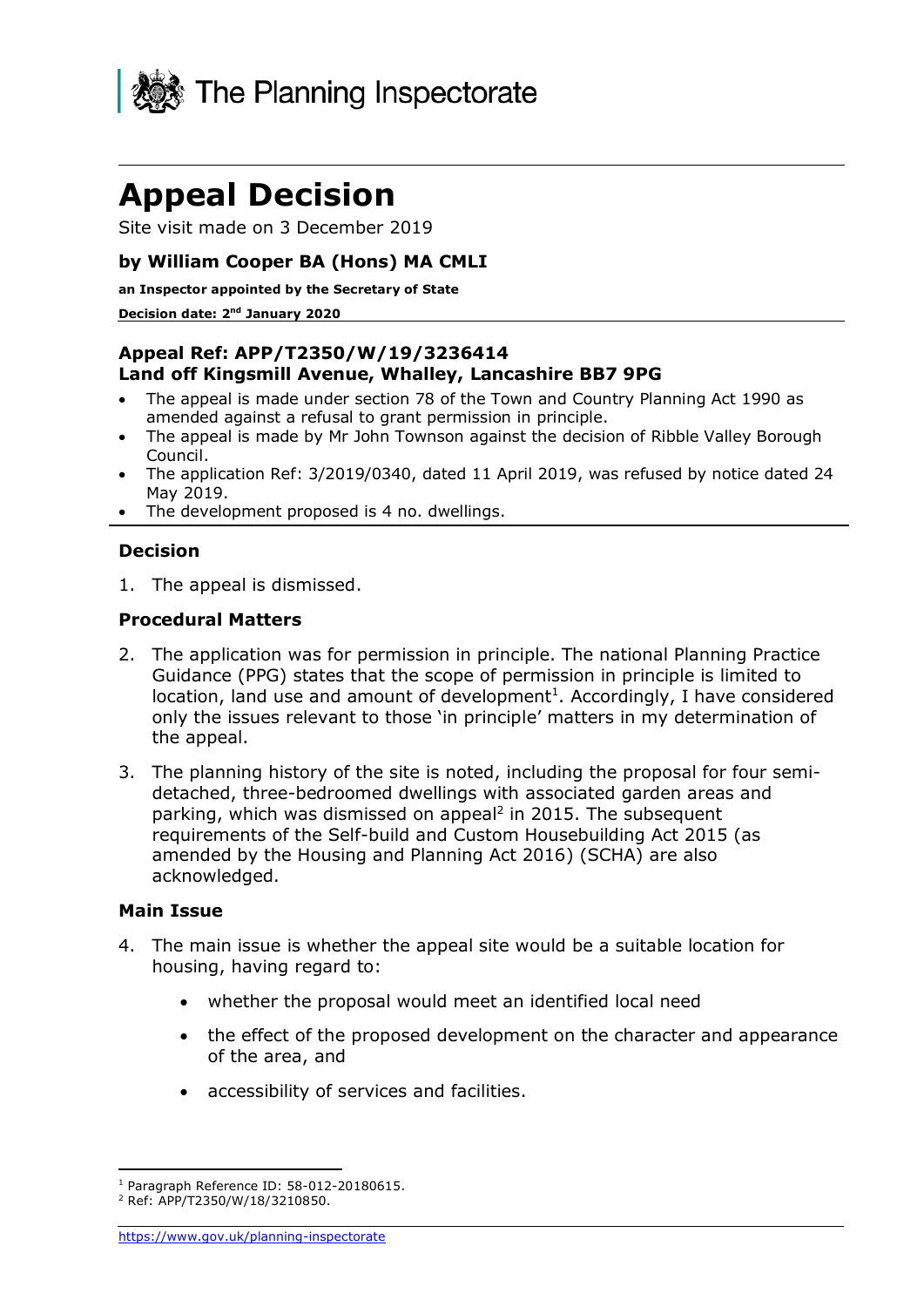### **Reasons**

#### *Local need*

- 5. Development Strategy Key Statement DS1 of the Ribble Valley Core Strategy 2008-2028 (2014) (CS) seeks to concentrate new housing development within appropriate settlements, and allows for the possibility of development in settlements which meets identified local needs. However, as it is not disputed that the appeal site is within countryside, and is outside any settlement boundary, the proposal would not accord with the Key Statement. Policy DMH3 of the CS limits residential development in the open countryside to, amongst other things, residential development which meets an identified local need.
- 6. The Glossary of the CS defines local needs housing as housing developed to meet the needs of existing and concealed households living within the parish and surrounding parishes which is evidenced by the Housing Needs Survey for the parish, the Housing Waiting List and the Strategic Housing Market Assessment. I note the Inspector's finding on definition of local needs housing in Ribble Valley, in the Wiswell Brook Farm appeal decision<sup>3</sup> referred to by the main parties. In the case before me, there is not substantive evidence of such a defined need which the appeal proposal would meet.
- 7. One of the Council's duties under the  $SCHA<sup>4</sup>$  is to give suitable development permission for enough serviced plots of land to meet the demand for self-build housebuilding in its area arising in each base period. The Council sets out that no such demand was registered on Part 1 of the self-build register for the first base period up to 31 October 2016. The Planning Officer's report refers to six individuals on Part 1 of the register, and the Council acknowledges that, taking into account demand registered during the second base period, self-build demand exceeds the quantum of development applied for.
- 8. The Planning Officer's Report refers to a significant number of large scale and windfall consents that would be capable of accommodating self-build plots. However, there is not substantive evidence before me of the quantity of planning permissions for serviced plots which could accommodate self-build dwellings. Moreover, according to the Council, none of the consents have been explicitly secured for self-build housing. The Council envisages that other applications for self-build accommodation will come forward before the end of the compliance period for the second base period of 31 October 2020, to meet demand on the self-build register. However, it is not guaranteed that this will happen. I also have regard to the Inspector's finding in the Land off Hepworth Road appeal decision<sup>5</sup> regarding the contribution of permissions to the actual delivery of self-build housing.
- 9. Given the above, the prospect of self-build housing being delivered to meet demand in the borough within the compliance period for the second base period is open to some question. I shall consider the merits of four self-build dwellings later in my decision.
- 10. Nevertheless, taking the above together, I conclude that the proposal would not meet identified local housing need or deliver the residential development

<sup>3</sup> Ref: APP/T2350/W/18/3210850.

<sup>4</sup> Ref: S2A of the SCHA.

<sup>5</sup> Ref: APP/G2435/W/18/3214451.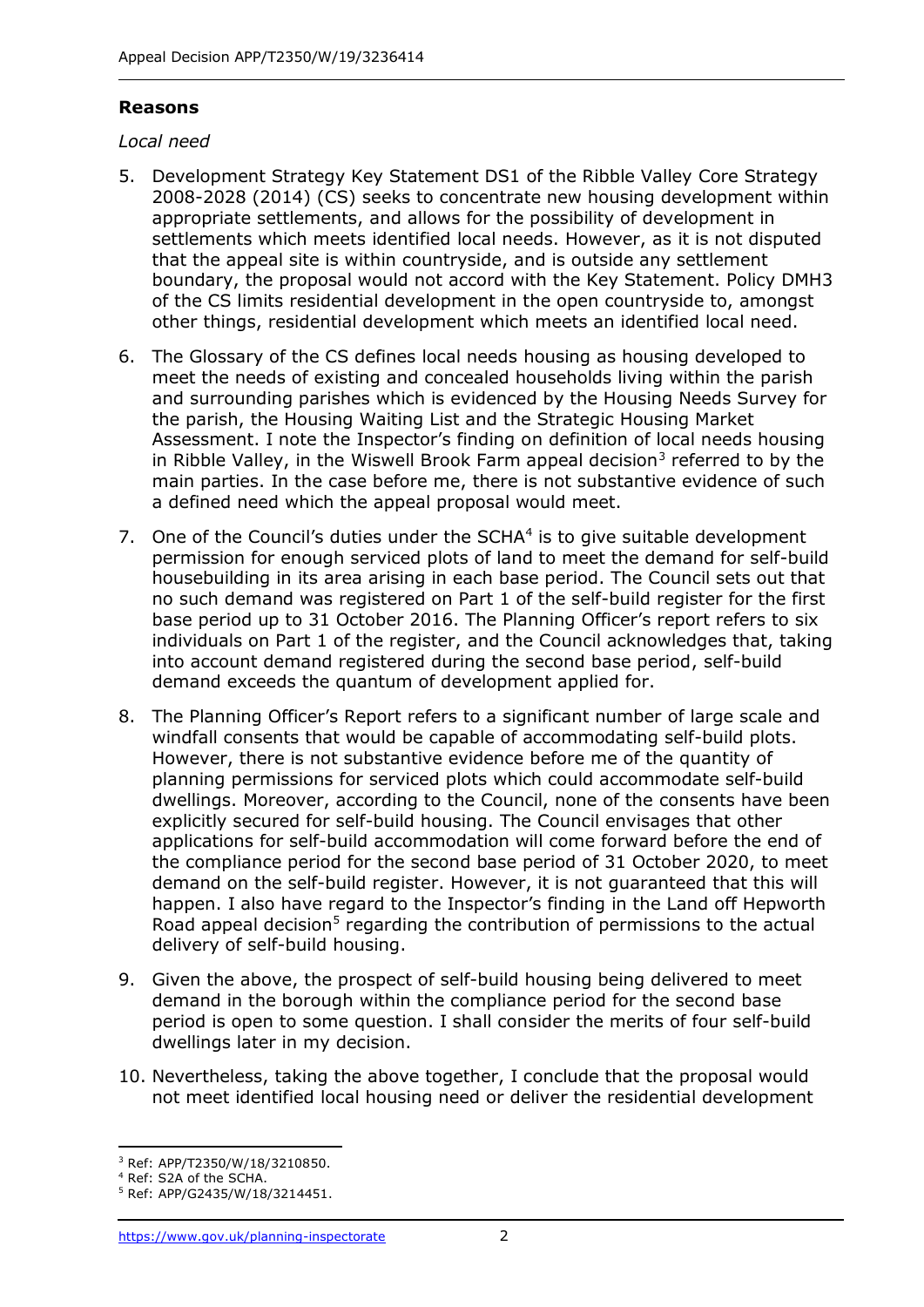concentration strategy defined within the CS. As such, it would not accord with Development Strategy Key Statement DS1 and Policy DMH3 of the CS.

#### *Character and appearance*

- 11. The appeal site comprises mainly rough grassland, set around a mini roundabout at the turning head at the end of Kingsmill Avenue. It includes some scrub vegetation and gravel surfacing. A caravan and some ageing garage and shed buildings are located towards the north-west and south-east edges of the site.
- 12. Policy DMG2 of the CS requires, amongst other things, that within the open countryside, development should be in keeping with the character of the landscape.
- 13. Viewed looking down Kingsmill Avenue in a south-westerly direction, the site reads 'on the ground' as an open and verdant piece of land at the edge of the countryside, which is part of a continuum of views leading to fields and woodland beyond. Visually the site forms part of an area of land which is free from permanent dwellings. It is surrounded on three sides by fields and linked to the latter by a footpath which runs to the west. The site is slightly elevated and there is clear intervisibility between it and adjacent fields. It is a focal point at the end of Kingsmill Avenue, which makes an important contribution to the visual transition from the residential part of the street to the wider countryside beyond.
- 14. As the application seeks only permission in principle at this stage, the layout and detail of the proposed dwellings are not before me. However, from what I saw during my site visit and the aerial view, it is evident that the domestic appearance of the proposed quantity of new dwellings, and associated landscaping and paraphernalia including vehicles, would have an urbanising influence on the countryside, viewed from the street and a number of properties on Kingsmill Avenue, the adjoining footpath and fields beyond, and from the rear of cottages on Common Side. Together, these factors would detract from the rural identity of the countryside setting of Kingsmill Avenue, Common Side and Whalley.
- 15. The appellant considers that the site does not constitute a 'valued landscape' in the context of paragraph 170 of the National Planning Policy Framework (the Framework). Be that as it may, the proposal would not, for the reasons described above, be sympathetic to local character including the landscape setting, as required by paragraph 127 of the Framework. I note the appellant's view that the proposal would appear associated with established dwellings along Kingsmill Avenue. However, for the reasons outlined above, the proposal would not be in keeping with the character of the local landscape.
- 16. I therefore conclude that the site would significantly harm the character and appearance of the area, and thus would conflict with Policy DMG2 of the CS. Accordingly, the proposed site would not, in this respect, be a suitable location for housing.

## *Accessibility of services and facilities*

17. Key Statement DM12 and DMG3 of the CS together seek to ensure that residential development is located where facilities which residents need to visit regularly are accessible by means other than private car.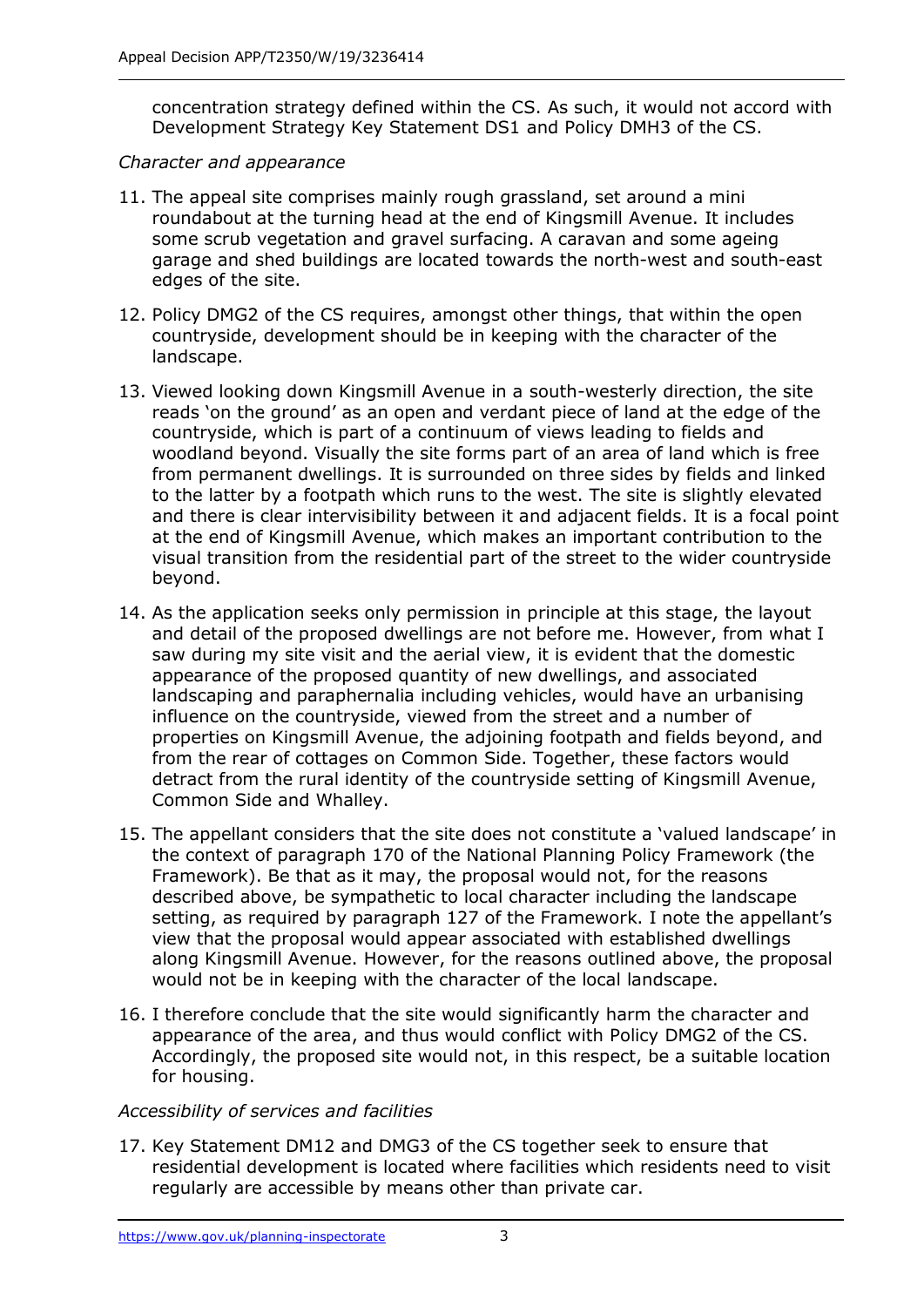- 18. The site is approximately 2.3km from centre of Whalley, with its services and facilities. Given the nearby bus stop, some travel by bus or walking to access facilities in Whalley is feasible. The site would also have some accessibility to bus services in Clitheroe, Chipping and Longridge. However, given the relatively infrequent nature of the service near Kingsmill Avenue, a substantial level of car dependency is likely for future residents of the proposed development to access core facilities and services.
- 19. In conclusion, the proposal would result in reliance on the private motor car, which would undermine the environmental objectives of the Local Plan. As such, it would not accord with Key Statement DMI2 and Policy DMG3 of the CS. Consequently, the proposed site would not, in this regard, be a suitable location for housing.

## **Other Matters**

20. The site is located next to other dwellings on Kingsmill Road. However, Kingsmill Road is not a settlement and not within one. As such, the appeal site is separate to a settlement. Accordingly, with reference to the Braintree judgement<sup>6</sup> and subsequent Court of Appeal judgement<sup>7</sup>, the proposed dwelling would be 'isolated' in terms of paragraph 79 of the Framework. The proposal would not satisfy exceptions set out in paragraph 79 of the Framework.

## **Planning Balance and Conclusion**

- 21. It is not disputed that the Council can demonstrate a five year supply of deliverable housing sites. However, whether or not the Local Plan contains sufficient policies to support self-build housing is a matter of dispute between the main parties. The appellant considers that the absence of policies which explicitly refer to self-build housing means that there are no relevant Local Plan policies in this respect. The Council considers that the CS, as a whole, contains sufficient policies to allow for both the approval and assessment of self-build housing in appropriate locations.
- 22. Paragraph 61 of the Framework does not specify a requirement for Local Plan policy on self-build dwellings. Furthermore, the PPG<sup>8</sup> sets out that relevant authorities should consider h*ow* they can best support self-build and custom housebuilding in their area, which *could* include developing policies in their Local Plan for self-build and custom housebuilding, amongst other things. As such, the above sections of the Framework and PPG do not necessarily demand explicit Local Plan self-build housing policies.
- 23. However, given my earlier finding regarding the prospect of self-build housing delivery in the borough, it is questionable, in respect of self-build housing, whether sufficient relevant Local Plan policies are in place to reflect the importance, described in paragraph 59 of the Framework, of delivering a sufficient amount and variety of land where it is needed, and addressing the needs of groups with specific housing requirements. Taking the above together, I consider that the 'tilted balance' is engaged, as set out by paragraph 11 of the Framework.

 $\overline{a}$ 6 Braintree District Council v Secretary of State for Communities and Local Government & Ors [2017] EWHC 2743.

<sup>7</sup> Braintree DC v SSCLG, Greyread Ltd & Granville Developments Ltd [2017] EWHC 2743 (Admin); [2018] EWCA Civ 610.

<sup>8</sup> Paragraph Reference ID: 57-025-201760728.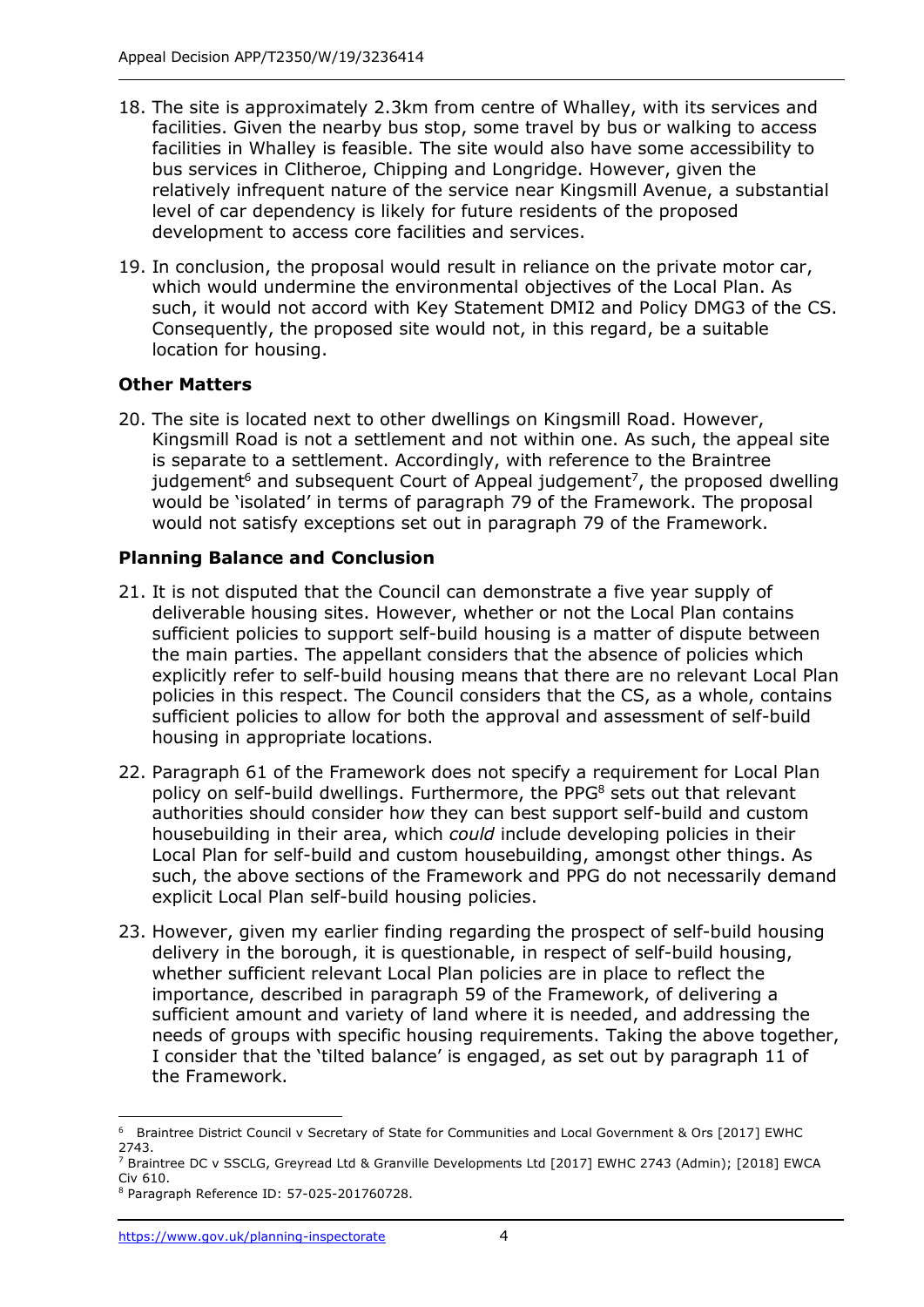- 24. I have had regard to the benefits arising from the proposal. The proposed development would make a modest contribution to local housing supply, in the form of four dwellings, with associated socio-economic benefits during and after construction.
- 25. The appellant considers that the proposal would make a contribution towards meeting the statutory duty to provide development plots for self-build housing, arising from the SCHA, which would carry overwhelming weight. However, at the permission in principle stage no mechanism can be used to secure the plots for this purpose and this consideration therefore carries limited weight.
- 26. As such, given the harm identified above I conclude that the adverse impacts of the proposed development would significantly and demonstrably outweigh the public and other benefits, when assessed against the policies in the Framework taken as a whole. The proposals would fail to comply with the relevant policies of the development plan and national guidance, and therefore the appeal should be dismissed.

*William Cooper*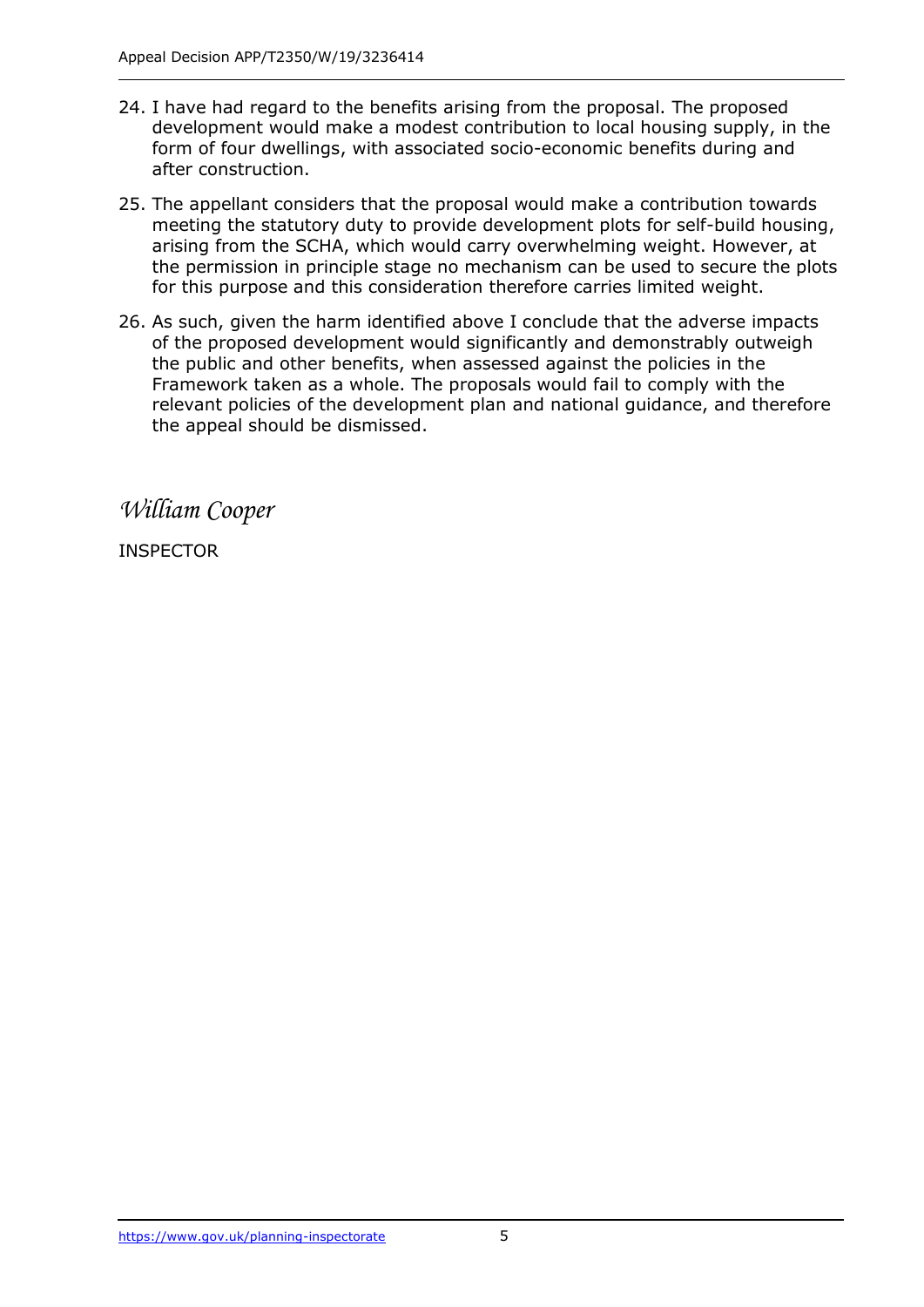

# **Appeal Decision**

Site visit made on 17 December 2019

#### **By Mr W Johnson BA(Hons) DipTP DipUDR MRTPI**

**an Inspector appointed by the Secretary of State** 

**Decision date: 13 January 2020**

#### **Appeal Ref: APP/T2350/D/19/3238077 1 Willow Avenue, Whalley BB7 9US**

- The appeal is made under section 78 of the Town and Country Planning Act 1990 against a refusal to grant planning permission.
- The appeal is made by Mr & Mrs Nick & Cathy Hanson against the decision of Ribble Valley Borough Council.
- The application Ref 3/2019/0479, dated 21 May 2019, was refused by notice dated 9 August 2019.
- The development proposed is described as 'Proposed two storey extension and alterations'.

#### **Decision**

1. The appeal is dismissed.

#### **Procedural Matters**

- 2. For clarity, I have taken the names of the appellants from the appeal form as they are more precise.
- 3. In the absence of the appellants for the access required site visit at the appeal site, I undertook my site inspection from No 9 Elm Close (No 9) and public land, and was satisfied that I could gather sufficient information to determine the appeal.
- 4. The proposed development includes the erection of a 2-storey side / rear extension, a single storey rear extension and external and internal alterations through the conversion of the garage to habitable space. It is common ground between the main parties that the element of the proposed development in dispute is the 2-storey side / rear extension and not the other aspects of the proposed development. I have dealt with the appeal on this basis.

#### **Main Issues**

- 5. The main issues of this appeal are:
	- the effect of the proposed development on the character and appearance of the appeal site and the surrounding area; and,
	- the effect of the proposed development on the living conditions of the occupiers of No 9, with particular reference to dominance.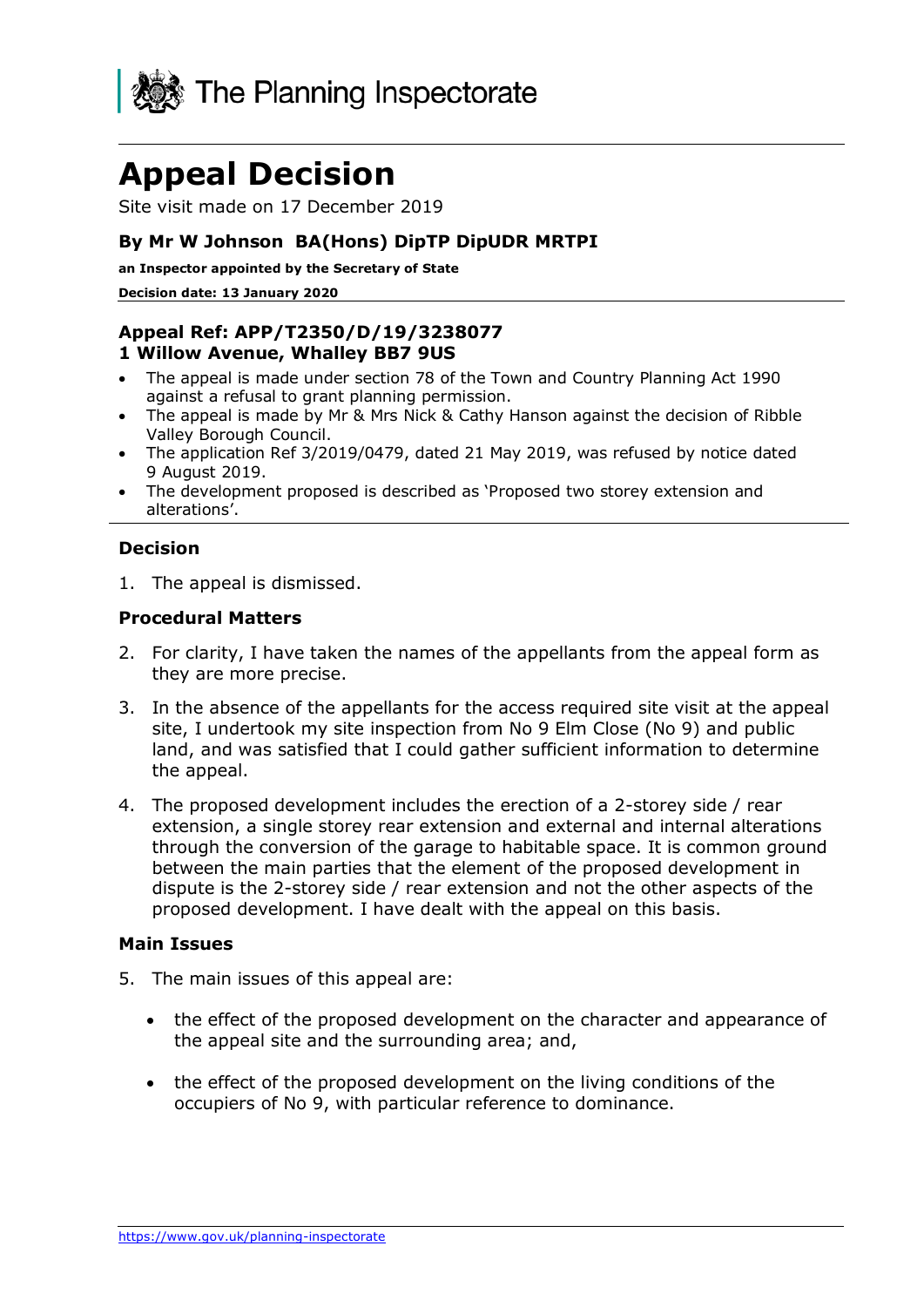#### **Reasons**

#### *Character and appearance*

- 6. The host dwelling is a modern detached house with integral garage, sited close to No 3 Willow Avenue, which is a property of similar design and scale that is handed in its appearance to No 1, albeit on a slightly different building line. This forms a strong and positive characteristic in the street scene, meaning I consider that the appeal site is located adjacent to a similar property creating a sense of rhythm and balance.
- 7. Whilst there is no specific policy objection to the principle of a residential extension, I note that the appeal scheme would provide a significant amount of additional accommodation when compared with the original property. It is acknowledged that the proposal would be set back from the front elevation of the main dwelling. Furthermore, whilst a lower ridge would be created through the scheme being set back from the front elevation, it would appear staggered from the ridgeline of the main dwelling. Whilst such features of subordination would exist, along with a degree of articulation incorporated within the design of the scheme, I find that this would not provide sufficient mitigation against the harmful visual effects of the proposed development through its excessive scale and massing, and its resultant bulky appearance on the host dwelling, when viewed from Willow Avenue.
- 8. The host dwelling has retained a clear sense of symmetry relative to No 3, which accordingly contributes towards a positive feature of the wider street scene. Whilst the proposal comprises two storey and single storey elements this still results in an overly wide addition to the host dwelling relative to its existing proportions. These factors would diminish and unbalance the character and appearance of the host building to the detriment of the wider street scene. I note that the appeal site benefits from a larger plot when compared to No 3, but in this instance, such a factor is not sufficient to overcome or provide relief from the harmful effects of the proposal.
- 9. For the above reasons, I therefore conclude that the proposed development would unacceptably harm the character and appearance of the appeal site and the surrounding area. This would be contrary to the design, character and appearance aims of Policies DMG1 and DMH5 of the Ribble Valley Core Strategy 2014 (CS) and the National Planning Policy Framework (the Framework).

#### *Living conditions*

- 10. I note that the proposal has been amended since it was originally submitted, reducing the amount of development at first floor of the 2-storey side / rear extension and altering the proposed external materials for construction. Nevertheless, the extension would still project 3m beyond the original rear building line. The rear garden of the host dwelling has a modest depth, which maintains sufficient space between neighbouring dwellings, particularly between No 1 and No 9.
- 11. The Council do not raise any issues with regards to loss of privacy, as it considers that the first-floor windows on the proposed extension could be obscured glazed by means of condition. The appellant does not dispute this, and in the absence of any substantive evidence to the contrary, I agree that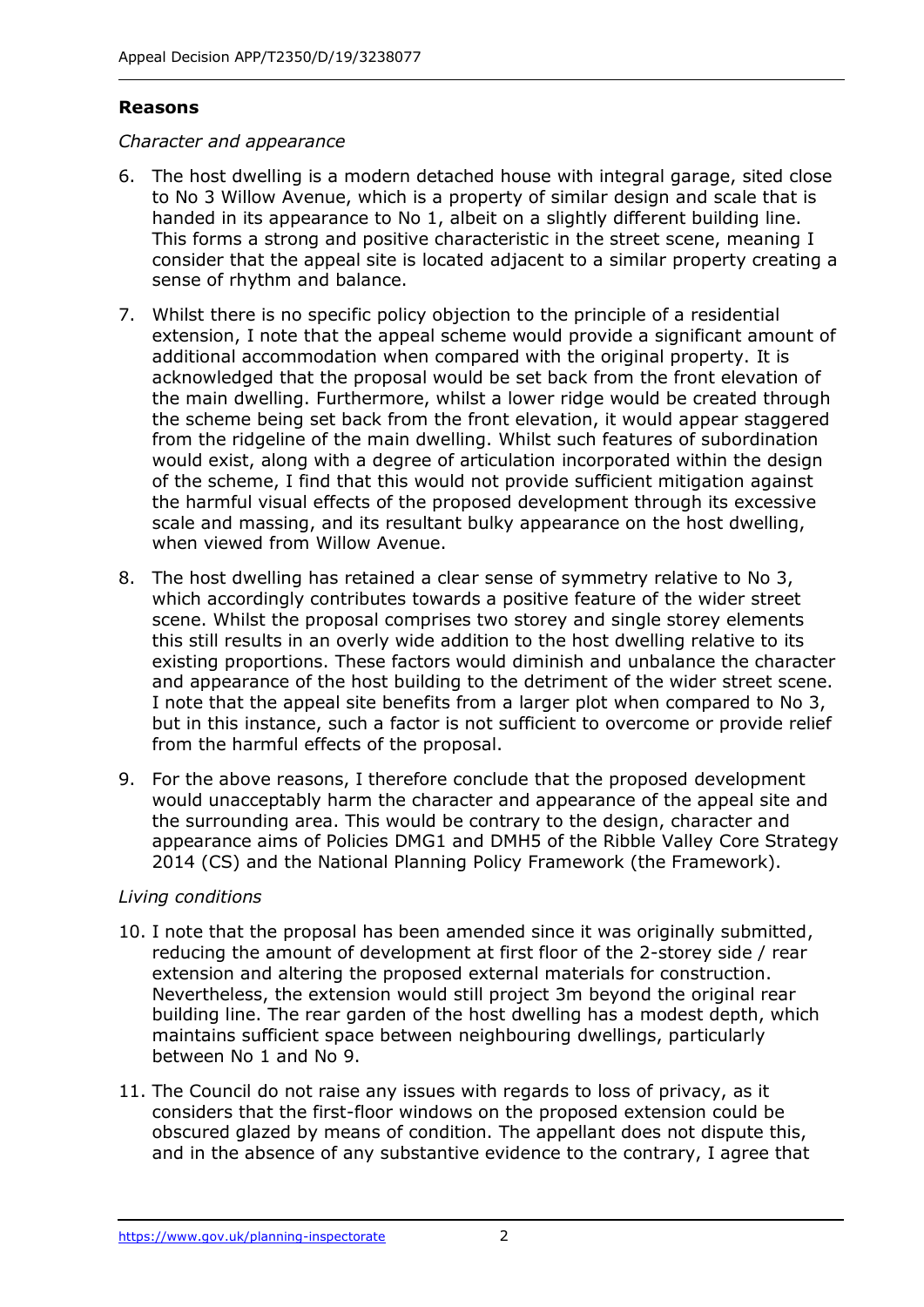such a condition could be imposed to overcome any potential harm with regards to privacy.

- 12. However, as the proposal seeks to extend the host dwelling by 3m from its existing rear elevation into the rear garden, this would reduce the existing space surrounding the host dwelling. The Council do not raise any issues with regards to the single storey element of the proposed development, which I too agree with, due to the proposed height not raising any adverse issues on neighbouring occupiers. However, I do have concerns with regards to the firstfloor element of the scheme. There are no facing habitable room windows at No 9 that would be harmfully affected by the proposed development, as its rear elevation would be situated at an oblique angle to the proposal. Additionally, I do not consider that the proposed development would result in a harmful loss of daylight.
- 13. However, I find that the proposed development would be sited close to the rear garden of No 9. I have concerns over the height of the 2-storey side / rear extension which would be sited close to its rear boundary. The first-floor element would dominate the adjacent section of the neighbouring domestic garden at No 9, which would then be exacerbated by the proposed rear gable, thus adding further scale and massing to the development. The resultant scale and massing of the extension would create a tall, solid structure in proximity to the domestic garden, which would be intrusive and result in a significant harmful effect on the ability of existing neighbouring occupiers at No 9 to enjoy their rear garden.
- 14. For the above reasons, I therefore conclude that the proposed development would significantly harm the living conditions of occupiers of No 9, with particular reference to dominance. This would be contrary to the amenity aims of CS Policies DMG1 and DMH5, and paragraph 127 of the Framework.

## **Conclusion**

15. For the reasons given above, the appeal should be dismissed.

*W Johnson*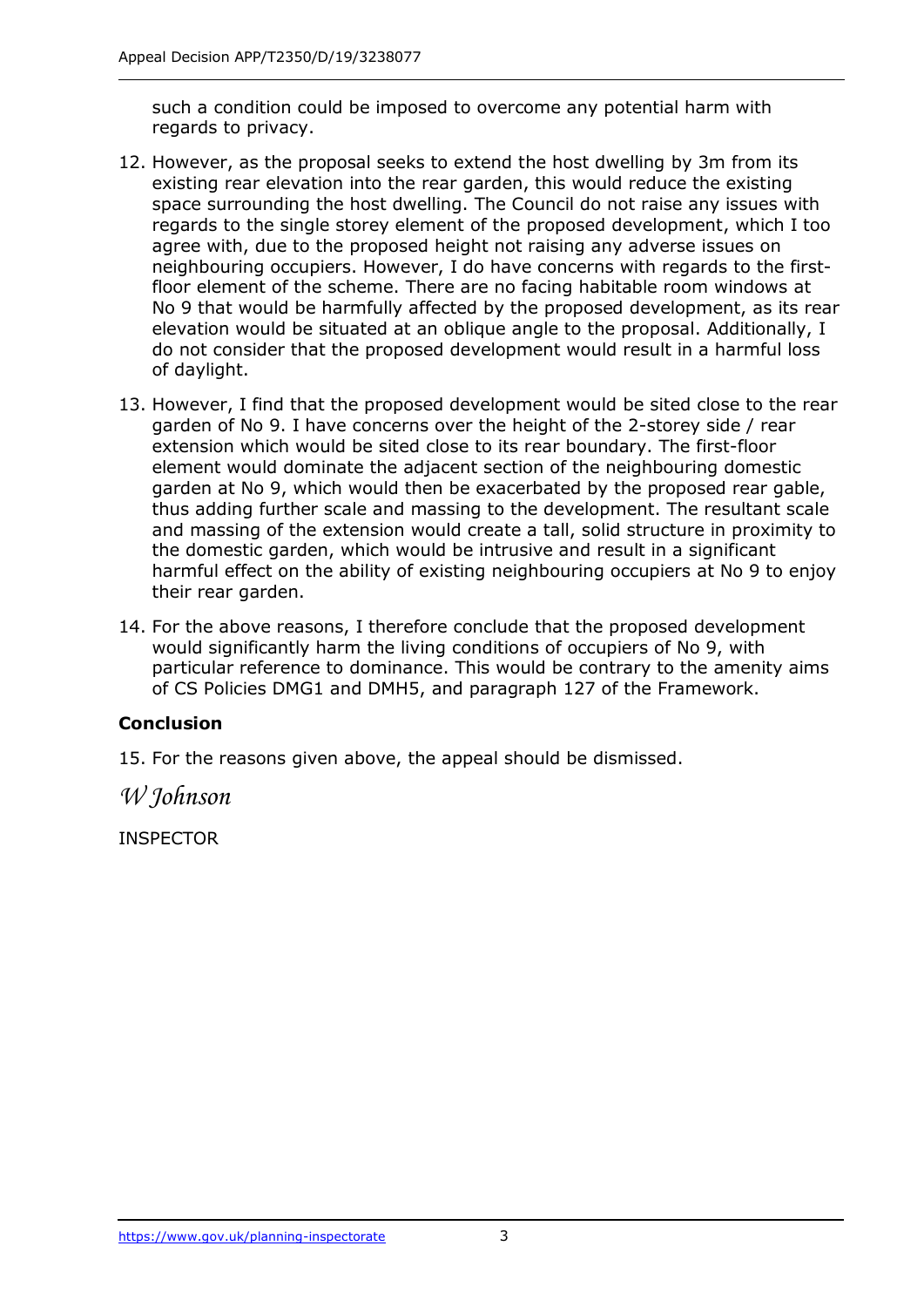

# **Appeal Decision**

Hearing Held on 8 October 2019 Site visit made on 8 October 2019

#### **by Graeme Robbie BA(Hons) BPl MRTPI**

**an Inspector appointed by the Secretary of State for Communities and Local Government Decision date: 23 January 2020**

#### **Appeal Ref: APP/T2350/W/19/3223816 land to south of Chatburn Old Road, Chatburn, Clitheroe, Lancashire Easting: 376585 Northing: 443959**

- The appeal is made under section 78 of the Town and Country Planning Act 1990 against a refusal to grant permission in principle.
- The appeal is made by Mr Rod Townsend (Nest Housing) against the decision of Ribble Valley Borough Council.
- The application Ref 3/2018/0582, dated 22 June 2018, was refused by notice dated 7 September 2018.
- The development proposed is residential development of up to 9 dwellings.

## **Decision**

1. The appeal is allowed and permission in principle is granted for residential development of up to 9 dwellings on land south of Chatburn Old Road, Chatburn, Clitheroe, Lancashire (Easting: 376585 Northing: 443959) in accordance with the terms of the application, Ref 3.2018/0582, dated 22 June 2018.

#### **Application for costs**

2. An application for costs was made by Mr Rod Townsend (Nest Housing) against Ribble Valley Borough Council. This application is the subject of a separate decision.

#### **Procedural Matters**

- 3. A copy of the Inspector's report on the Examination of the Ribble Valley Local Plan '*Housing and Economic Development*' Development Plan Document  $(HEDDPD)<sup>1</sup>$  was submitted at the start of the hearing<sup>2</sup>. It has since been confirmed that the Council adopted the HEDDPD and Proposals Map on 15 October 2019. As the matter of settlement boundaries in relation to Chatburn were discussed in the context of both existing alignments and that set out in the HEDDPD I am satisfied that all parties have had opportunity to consider the implications raised therein, and I have determined the appeal accordingly.
- 4. I heard that the road from which the appeal site would be accessed is known locally as both 'Chatburn Old Road' and 'Old Road, Chatburn'. I have, however, adopted the former throughout my decision in the interests of consistency, noting that both main parties refer to it as such throughout their submissions.

<sup>1</sup> Dated 10 September 2019

<sup>2</sup> DOC2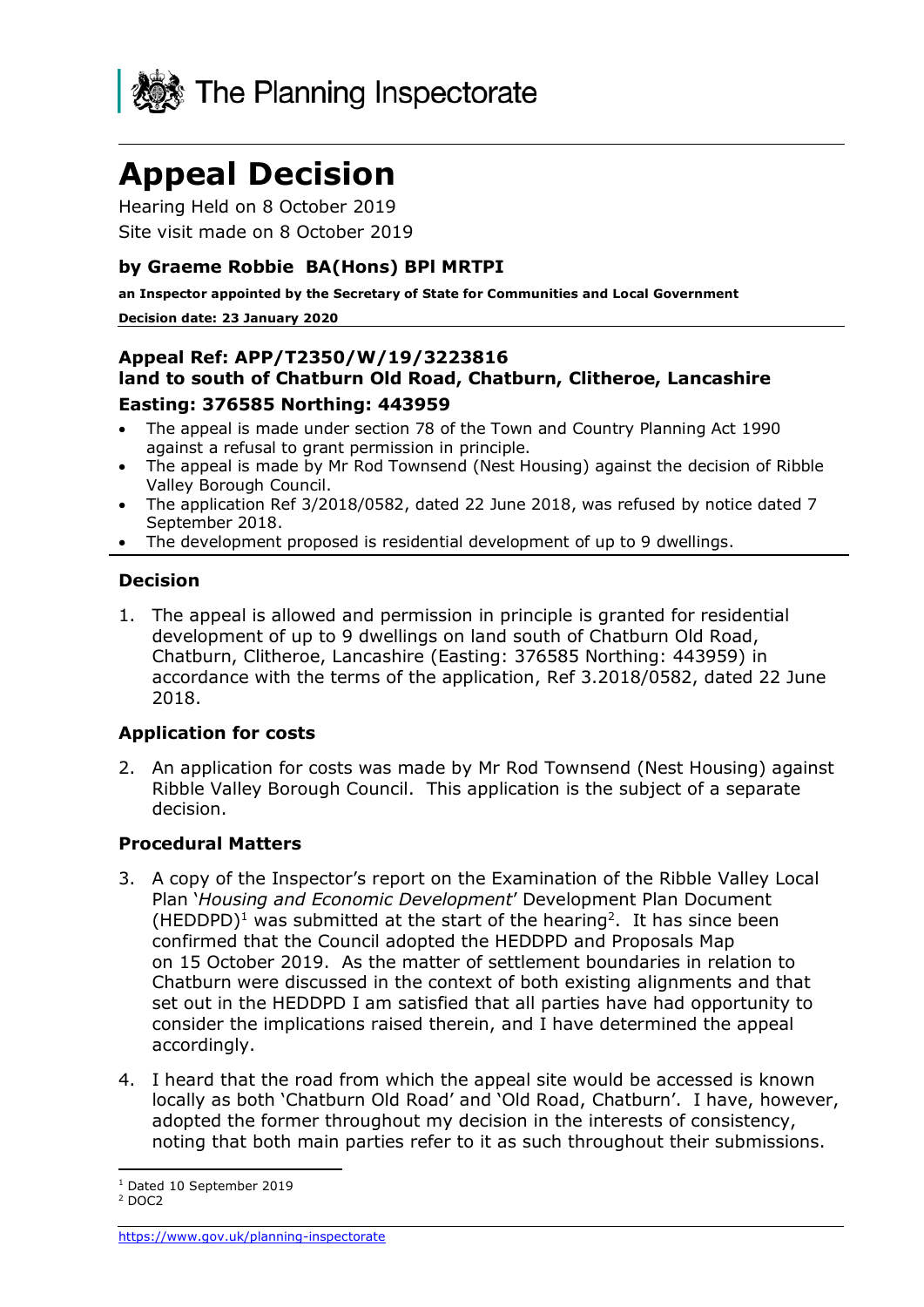## **Main Issue**

5. The main issue is whether the proposed development would be in a suitable location for residential development, having regard to local and national planning policies.

#### **Reasons**

- 6. The appeal site lies outside, but adjoining, the settlement boundary for Chatburn as defined on a previous iteration of the development plan for the area<sup>3</sup> . However, as part of the '*Housing and Economic Development*' Development Plan Document (HEDDPD) the Council proposed to adjust the settlement boundary for Chatburn, primarily in relation to Chatburn Old Road, to bring the on-going residential development on land to the north of the appeal site within the settlement boundary. The effect of this realignment is also to bring a small portion of the appeal site within Chatburn's settlement boundary. What it also does is ensure that the majority of the appeal site's northern boundary adjoins the settlement boundary, in addition to the staggered line of the settlement boundary around the site's eastern and southeastern perimeter.
- 7. Policy DS1 of the Ribble Valley Borough Council Core Strategy (CS) sets out a broad spatial development strategy for the distribution of housing across the Borough. Sitting below the Borough's Principal Settlements, Chatburn is one of eleven 'Tier 1' settlements which are considered by the Council to be the more sustainable of the Borough's defined settlements. CS policy DS1 states that development will also be focused towards these 'Tier 1' settlements in addition to the scope offered by the Principal Settlements.
- 8. CS policy DMG2 goes on to state that development should be in accordance with the development strategy established by CS policy DS1. With specific reference to 'Tier 1' settlements, development proposals should 'consolidate, expand or round-off development so that it is closely related to the main built up areas'. It goes on to conclude that such development should be appropriate to the scale of, and in keeping with, the existing settlement.
- 9. As the appeal site is beyond the defined settlement boundary for Chatburn, the Council argue that the provisions of CS policy DMH3 are of relevance. This policy sets out a range of acceptable forms of development for sites that are considered to lie in the open countryside. However, as a result of determination of an appeal elsewhere within the Borough (the Henthorn Road appeal)<sup>4</sup> the Council issued a supplementary planning statement<sup>5</sup> (SPS) to respond to concessions made previously by the Council in terms of the application of CS policy DMG2 in the Henthorn Road appeal.
- 10. Thus, I heard that whilst 'rounding off' is defined in the CS glossary as development 'part of rather than an extension to' the built-up area of a settlement, the Council accept that to 'consolidate' or 'expand' is not confined to within settlement limits. Indeed, a reading of the glossary confirms the former as referring to developments that adjoin the main built-up area of a settlement, whilst the Council accept in their SPS that the appeal site can be considered to comply with the CS definition of expansion.

<sup>3</sup> Ribble Valley District Wide Local Plan (June 1998)

 $4$  APP/T2350/W/3221189 – Henthorn Road, Clitheroe

<sup>5</sup> Supplementary Planning Statement – 20.07.2019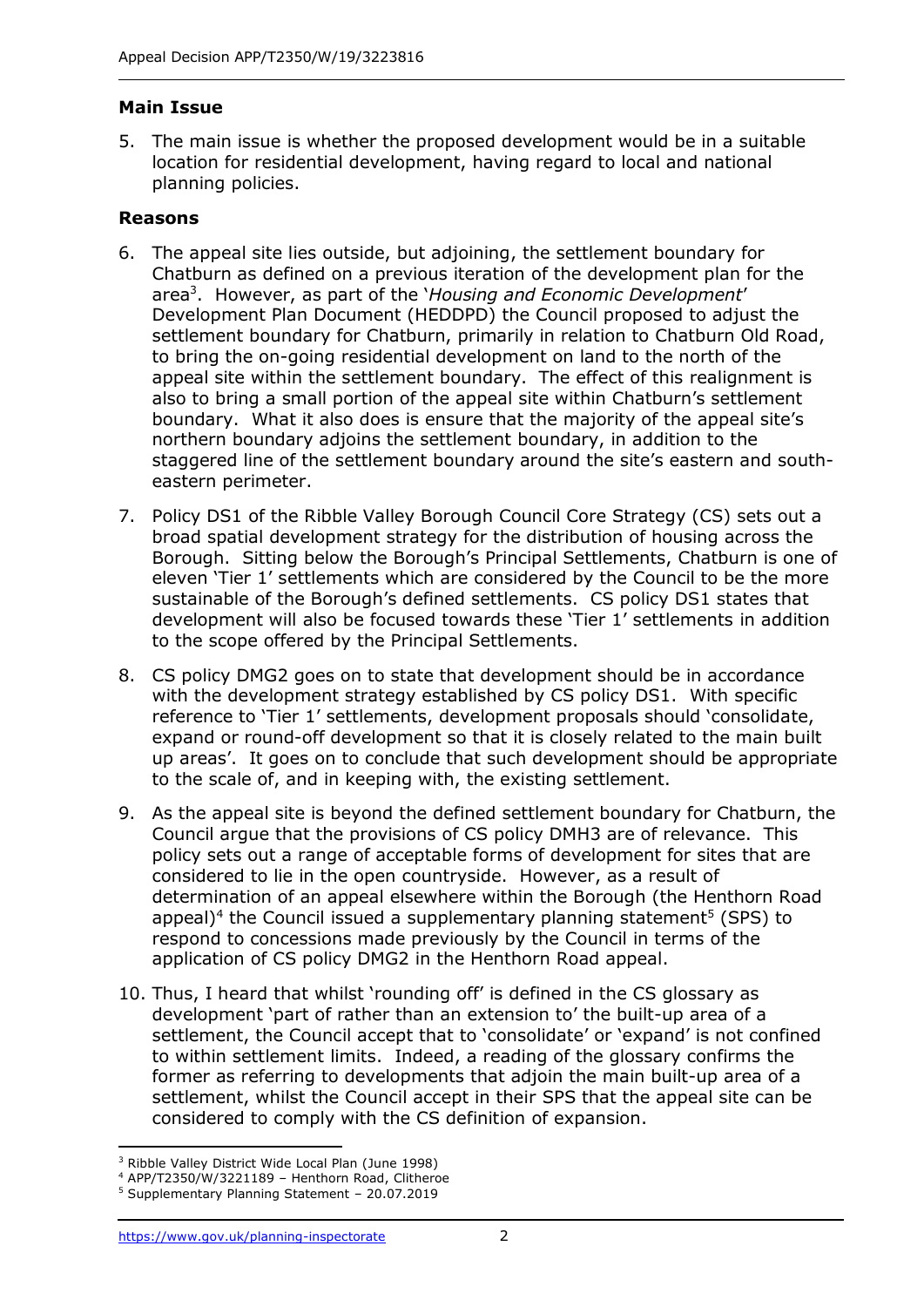- 11. The appeal proposal would adjoin the Chatburn settlement boundary as it follows existing residential development fronting both Chatburn Old Road and Crow Trees Brow, regardless of whether the previous or HEDDPD settlement boundary was used as the basis for consideration. Furthermore, a development of the scale proposed in this instance would be broadly consistent with Chatburn's role as a tier 1 settlement.
- 12. There does appear, on the face of it, to be a degree of tension between CS policies DMG2 and DMH3. I heard that whilst the Council now accept that the former provides both flexibility and a permissive approach to development outside, but adjoining, the settlement the latter sets out criteria for residential development within the open countryside. The site is, I agree, predominantly beyond the HEDDPD settlement boundary limit and therefore falls within the open countryside.
- 13. However, the Council's SPS sets out a subtly different 'take' on the Council's refusal reason. Whereas the refusal reason, and therefore the basis for the appellant's Grounds of Appeal (GofA), concerns the development of dwellings in the open countryside, the SPS accepts that the proposal amounts to expansion in CS policy DMG2 terms but that the appeal site is not closely related to the main built up areas of Chatburn.
- 14. I accept the reasoning set forth by both main parties in the appeal before me and based upon the Henthon appeal with regard to the former, but I disagree with the latter, of these approaches. The appeal site is well related in physical terms to the existing built form of Chatburn in the sense that the site backs on to existing housing on Crow Trees Brow. It also adjoins established housing on Chatburn Old Road and largely encircles the recently constructed housing development. It is no more 'on a limb' than existing housing, is well related in physical and visual terms to existing housing and is only a modest walk from the services and facilities at the foot of Chatburn Old Road.
- 15. I accept that from within the proposed development, it would be necessary for residents to walk 'the long way round' the recent housing development to exit the site and access Chatburn Old Road. Chatburn Old Road is narrow in places and does not benefit from a separate pavement. However, and notwithstanding the recent development and the current appeal proposal, Chatburn Old Road is a quiet rural lane largely due to it culminating in a deadend just to the west of the appeal site entrance. It is a pleasant walk from the site to the services and facilities at the foot of Chatburn Old Road and, although uphill on the way back towards the appeal site, that did not appear to be particularly uncommon within Chatburn. It may act as a deterrent to walking for some, but not to the extent that it persuades me that the site is not closely related to the main built up area of Chatburn.
- 16. In any event, there is a public right of way which runs through the site and which provides an alternative means of access from the eastern corner of the site towards Crow Trees Brow. This would provide a shorter alternative route to the foot of Chatburn Old Road than access via Chatburn Old Road itself and again does not dissuade me from concluding that the site is anything but closely related to the main built up area of Chatburn.
- 17. Thus, for the reasons I have set out, I am satisfied that the proposal would benefit from the support to development set out by CS policy DMG2(1). I accept that the appeal site lies in the open countryside but it was agreed at the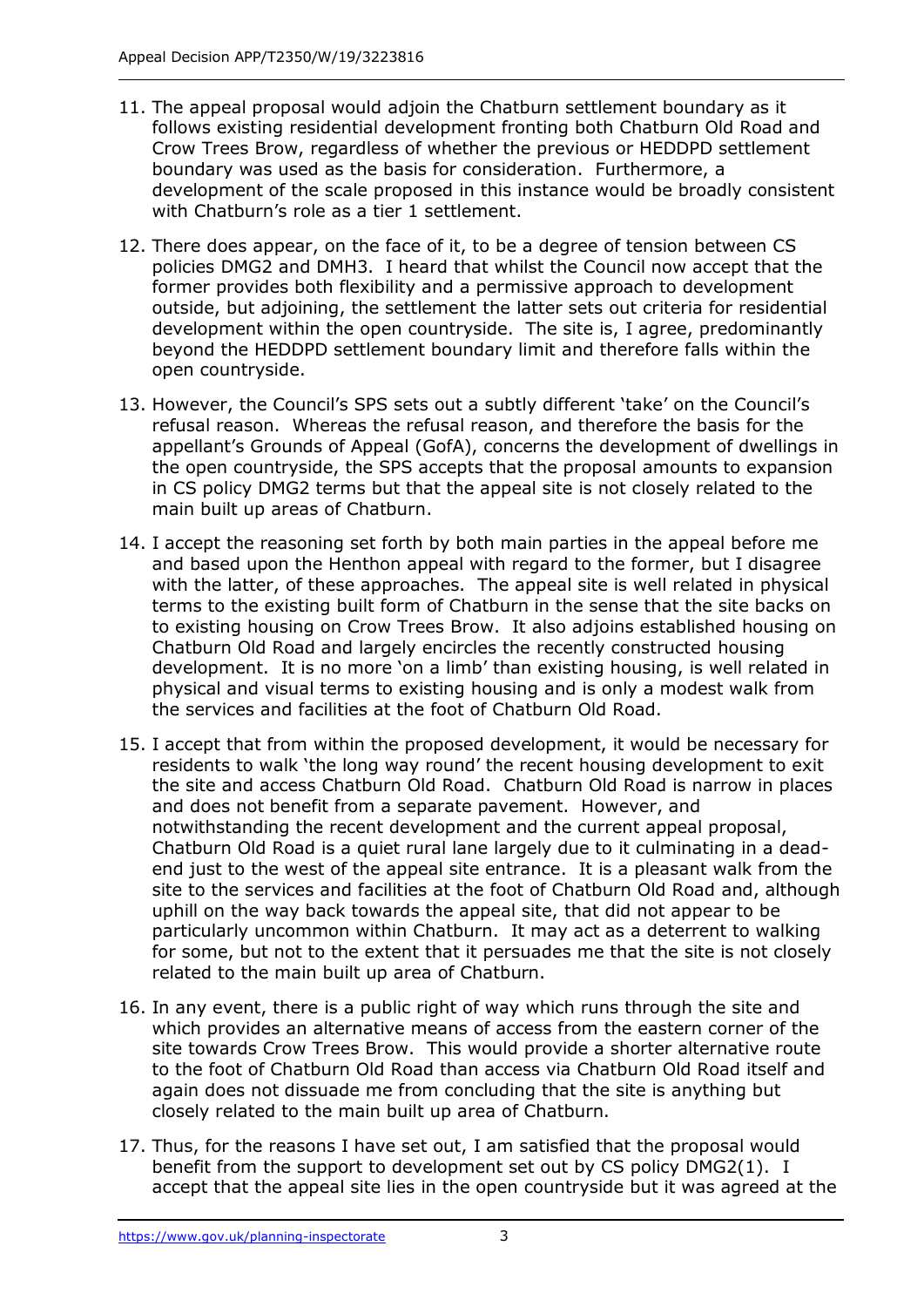hearing that it is the provisions of CS policy DMG2(1) which apply in this instance, not subsequent sections of that policy. The Council also accepted that the expansion of tier 1 settlements in such circumstances is allowed for by CS policy DMG2(1). It is not disputed that the proposal, in terms of its quantum, would be appropriate to a tier 1 settlement. The proposal would therefore accord with CS policy DMG2(1).

- 18. The Council has referred to two appeal decisions in support of their initial approach to CS policy DMG2 and the appellant to the Henthorn Road appeal in support the alternative approach. Although it was agreed that the Henthorn Road decision provided clarity over the policy's provisions, the Council noted key differences between Henthorn Road, being on the edge of a Principal Settlement, and the appeal site. However, although I do not have the full details of the Henthorn Road case before me, there seems to be little of difference between the two in terms of being on the edge of a settlement. As it was agreed that 9 units would be appropriate in the context of a tier 1 settlement and I have concluded that the proposal would be well related to the Chatburn, I give limited weight to the Council's examples, and also to the Council's argument that the weight attributable to the significance of the Henthorn Road decision should be limited.
- 19. Notwithstanding the above, even with the minor revisions set out in the HEDDPD to Chatburn settlement boundary, the majority of the site lies beyond the settlement boundary and within the open countryside. As such, CS policy DMH3 is of relevance and allows residential development where it meets an identified local need.
- 20. I heard much during the course of the hearing regarding the housing requirement for Chatburn, and the appellant submitted evidence breaking down the requirement, commitments and completions since 31 March 2014 to support their case. There was agreement that over the CS plan period there was a requirement for 27 dwellings for Chatburn, from which a commitment of 9 dwellings<sup>6</sup> were subtracted, leaving a residual requirement of 18 dwellings.
- 21. Where there was, and remained, disagreement was in respect of the residual requirement for dwellings and the extent to which that requirement had been met or substantially met. It seems to me that, from all that I heard at the hearing, the reason for the difference between the main parties lies in the treatment of commitments and completions on sites that were, as at 31 March 2014, outwith the settlement boundary for Chatburn but which have subsequently been included within revised settlement limits.
- 22. Thus, there is either a residual requirement for 1 dwelling following the Council's approach, or 13 dwellings adopting the appellant's approach. Whilst this represents a noticeable divergence in housing numbers both approaches demonstrate that the minimum housing requirement for Chatburn has not been satisfied. The Council state that there are sufficient sites and land available within the settlement to satisfy these minimum requirements but other than the commitments set out in the tables in the appellant's evidence (and relied upon by both parties in discussions during the hearing) no further evidence was submitted regarding the available sites or land.

j <sup>6</sup> As at 31 March 2014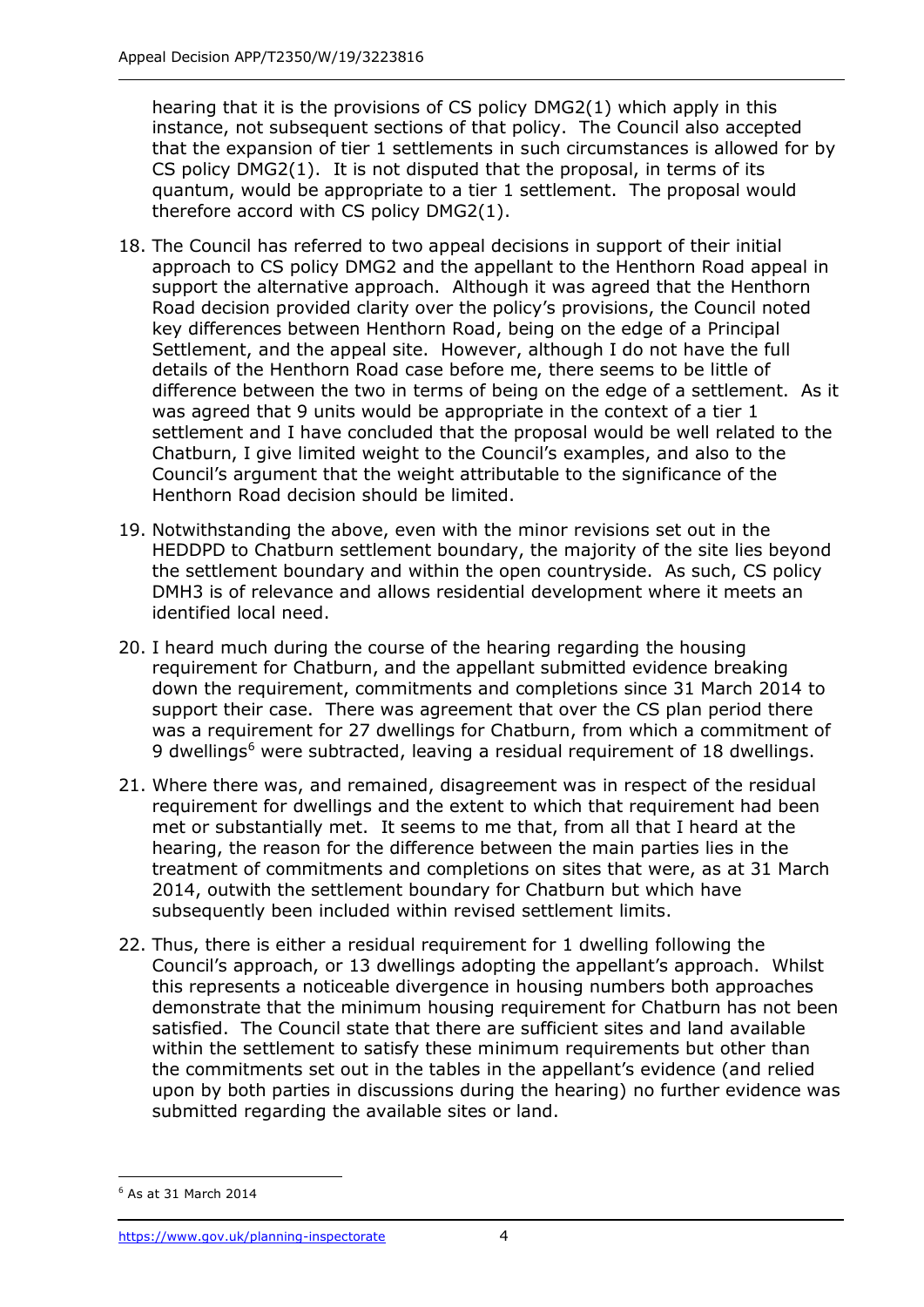23. The Government's objective of significantly boosting the supply of homes is confirmed at paragraph 59 of the Framework. In either assessment put to me, the housing requirement for Chatburn for the plan period has not been met. The proposal would either help meet that requirement or contribute significantly to meeting it. However, housing requirements are not minima and, in the context of the Government's objective of significantly boosting the supply of homes, I am satisfied that the proposal, which I conclude is well related to the built up areas of Chatburn and is of a quantum appropriate to a tier 1 settlement, would contribute towards the housing requirements for Chatburn and the Government's objective of significantly boosting housing supply. There would, as a consequence, be no conflict with either CS policy DMH3 or DMG2, for the reasons I have set out above.

## **Other Matters**

- 24. I heard the concerns of local residents during the course of the hearing, and have carefully considered the points raised, and also those submitted in advance of the hearing. Matters such as privacy and overlooking between existing and proposed dwellings, highways and access matters, ecology and biodiversity and public access to the public right of way are all technical issues and thus not before the decision maker in relation to an application for / appeal against a permission in principle. Such matters fall to be considered at the technical details stage.
- 25. Nevertheless, whilst I saw that Chatburn Old Road is narrow in places, particularly closer to the junction at the foot of the hill I have also noted that there was no objection to the proposal on highways grounds from Lancashire County Council. Although matters of detail would more appropriately be addressed at the technical details stage, in the absence of compelling highways objection I cannot conclude that the appeal site would not be suitable for residential development of the quantum proposed on highways grounds.
- 26. With regard to privacy and overlooking, I was invited to view the relationship between the appeal site and properties on Crow Trees Brow. Whilst such matters arising from any proposed layout will more appropriately be considered at the technical details application stage, I saw that the rear garden areas of properties on Crow Trees Brow were generously long. Insofar as applicable to an application for permission in principle I cannot conclude that the appeal site would not be suitable for the principle of residential development on these grounds.

## **Conclusion**

27. For the reasons I have set out, and having considered all other matters raised, I conclude that the appeal should succeed and permission in principle for up to nine dwellings be granted.

*Graeme Robbie*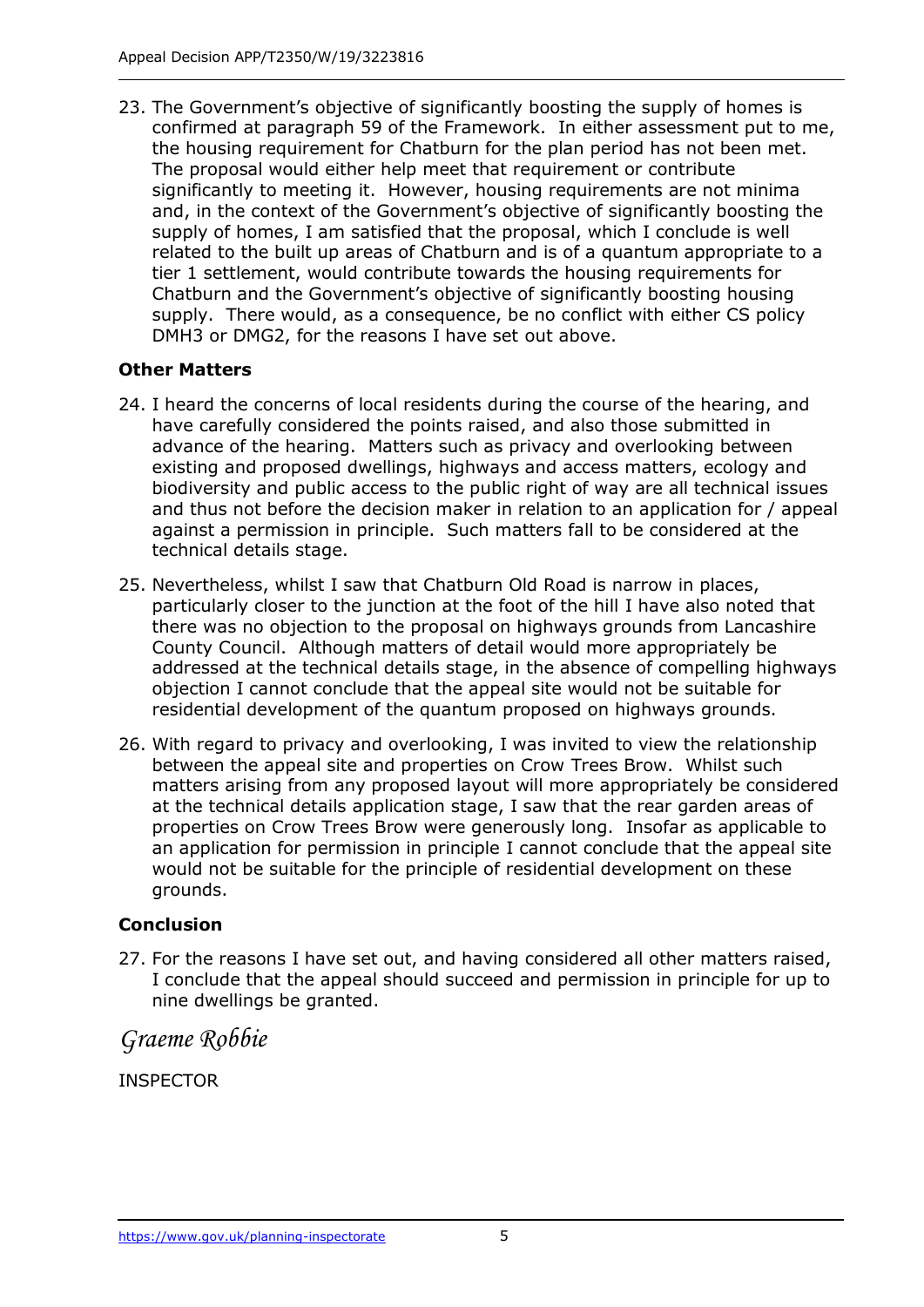## **Appearances**

| For the Appellant:                  |                                                              |
|-------------------------------------|--------------------------------------------------------------|
| Hugh Richards                       | Of Counsel. No. 5 Chambers (instructed<br>by Emery Planning) |
| Ben Pyecroft BA (Hons) Dip TP MRTPI | Director, Emery Planning                                     |
| Rod Townsend                        | Nest Housing                                                 |
| Ronald Jackson                      | <b>Nest Housing</b>                                          |
|                                     |                                                              |

## **For the Council:**

| Adam Birkett  | Principal Planning Officer |
|---------------|----------------------------|
| Rachel Morton | Senior Planning Officer    |

## **Interested Parties**

| S Ball                    | Local resident               |
|---------------------------|------------------------------|
| K Grooby                  | Local resident               |
| <b>Councillor G Scott</b> | Ward Councillor for Chatburn |
| P Wells                   | Local resident               |
| L Myers                   | Local resident               |
| V Myers                   | Local resident               |
| L England                 | Local resident               |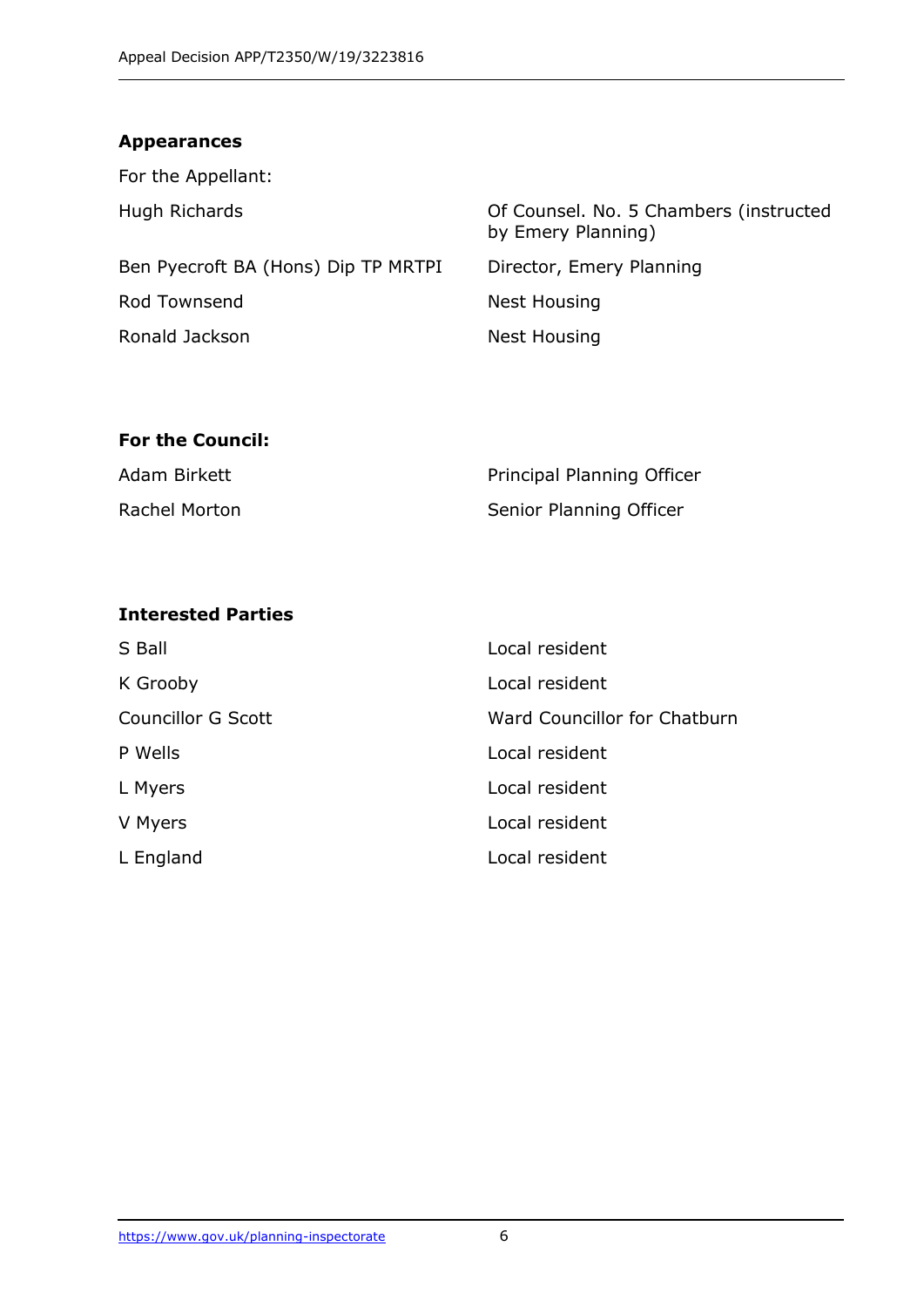| <b>Documents</b> |                                                                                                                                 |
|------------------|---------------------------------------------------------------------------------------------------------------------------------|
| Doc 1            | Record of Attendance                                                                                                            |
| Doc 2            | Report on the Examination of the Ribble<br>Valley Local Plan 'Housing and Economic<br>Development' Development Plan<br>Document |
| Doc 3            | <b>Statement of Common Ground</b>                                                                                               |
| Doc 4            | Written transcript of statement read to<br>the hearing by S Ball                                                                |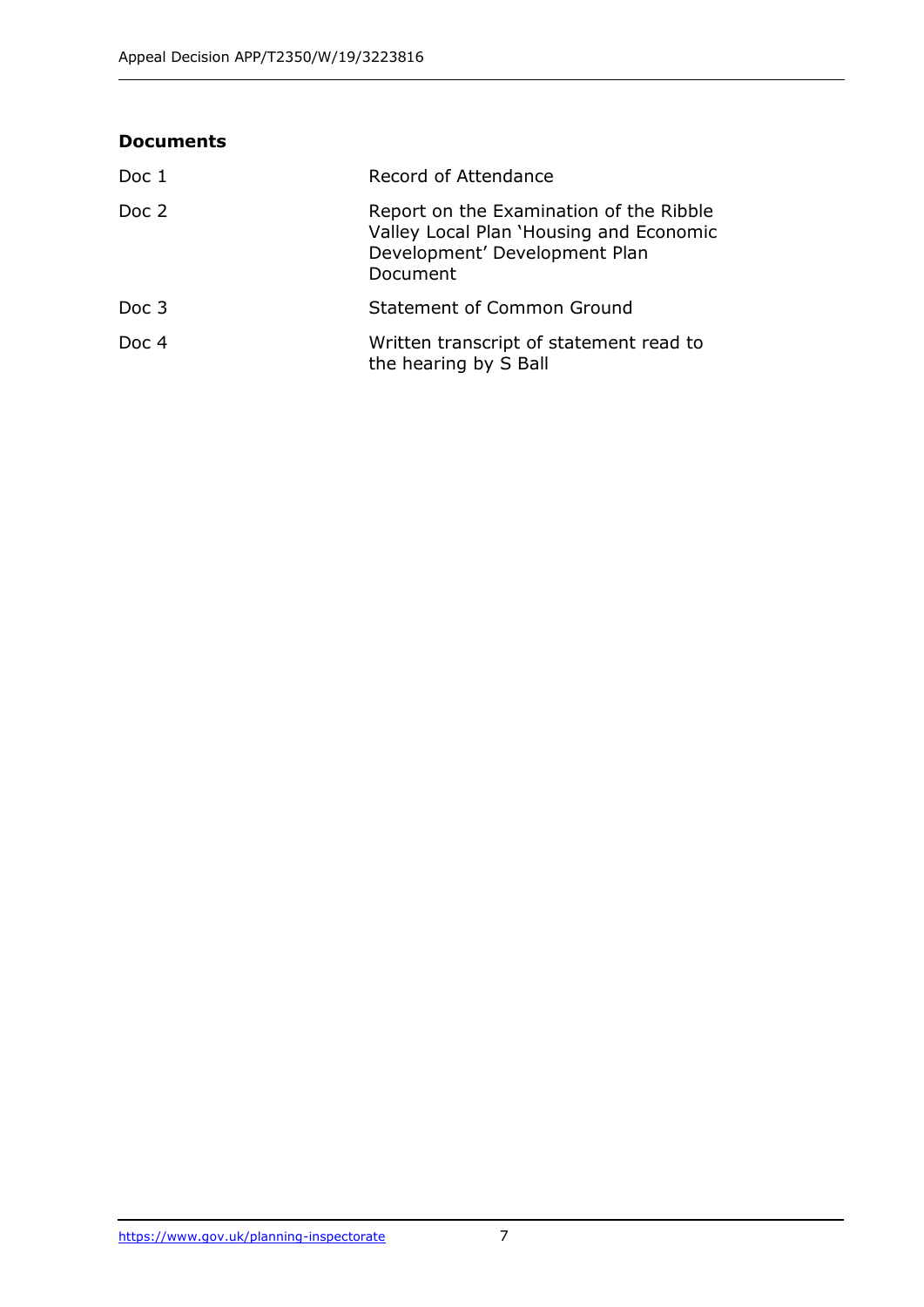

# **Costs Decision**

Hearing Held on 8 October 2019 Site visit made on 8 October 2019

#### **by Graeme Robbie BA(Hons) BPl MRTPI**

**an Inspector appointed by the Secretary of State for Communities and Local Government**

#### **Decision date: 23 January 2020**

## **Costs application in relation to Appeal Ref: APP/T2350/W/19/3223816 land to south of Chatburn Old Road, Chatburn, Clitheroe, Lancashire**

#### **Easting: 376585 Northing: 443959**

- The application is made under the Town and Country Planning Act 1990, sections 78, 322 and Schedule 6, and the Local Government Act 1972, section 250(5).
- The application is made by Mr Rod Townsend (Nest Housing) for a full award of costs against the Ribble Valley Borough Council.
- The hearing was in connection with an appeal against the refusal of permission in principle for residential development of up to 9 dwellings.

#### **Decision**

1. The application for an award of costs is allowed partially, in the terms set out below.

#### **Reasons**

- 2. Planning Policy Guidance (the Guidance) advises that, irrespective of the outcome of the appeal, costs may only be awarded against a party who has behaved unreasonably and the unreasonable behaviour has direct caused the party applying for costs to incur unnecessary or wasted expense in the appeal process.
- 3. Applications for an award of costs against a local planning authority may be substantive, relating to the planning merits of the appeal, or procedural, relating to the appeal process. The appellant's claim is made on substantive grounds in that the Council prevented or delayed development which should clearly be permitted, having regard to the development plan, national planning policy and other material considerations and that the Council had not determined similar cases in a consistent manner.
- 4. The applicant has provided a timeline setting out key dates in relation to the appeal proposal, a subsequent resubmission of the application for permission in principle and the examination of the 'Housing and Economic Development' Development Plan Document (HEDDPD). The Council do not contest the dates set out or indeed the content of the wider timeline, but instead state that steps had been taken to clarify the Inspector's decision in response to the Henthorn Road appeal decision $<sup>1</sup>$ .</sup>
- 5. I do not have any details of what steps might have been taken by the Council in this respect. But, on the basis of the timeline provided, whilst it is clear that the Council's approach to Core Strategy (CS) policy DMG2 as set out during

-

 $1$  APP/T2350/W/3221189 - Henthorn Road, Clitheroe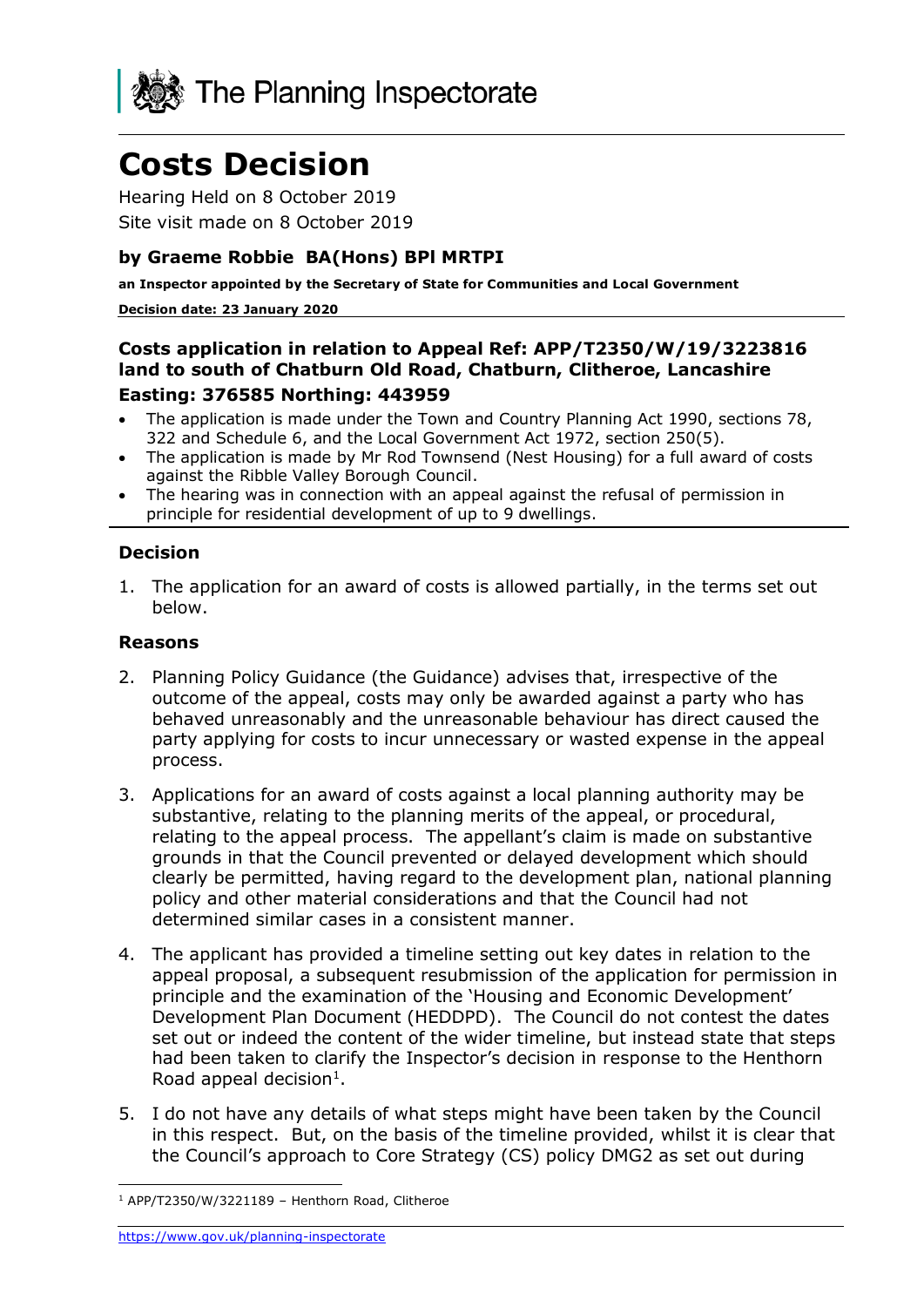examination into the HEDDPD post-dated their consideration of the appeal proposal, that approach was further explored during the Henthorn Road appeal, at which point the Council conceded the revised approach to CS policy DMG2.

- 6. Although I accept that the Council ultimately set out a clarified position regarding CS policy  $DMG2<sup>2</sup>$  this came at a relatively late stage in the appeal process. Whilst there does not appear to be an extended period of inactivity in the exchanges of submissions between the main parties, the Council nonetheless had apparent opportunity to confirm to the appellant its shift in position regarding interpretation of CS policy DMG2 and the key terms therein.
- 7. It did not do so, and the appellant sought to rebut the Council's approach to this matter as a consequence. The SPS was an attempt to clarify matters but it came too late in the process to avoid the appellant's need to rebut the Council's statement, which clearly set out an alternative position to that which it had previously taken in relation to these other matters. Although the Council's attempt to clarify this matter should be noted and welcomed, coming as it did late in the appeal process it was a matter which the appellant felt could not be avoided and which required discussion at the hearing. An earlier clarification, which on the evidence could have been possible, may have avoided this matter.
- 8. The evidence leads me to conclude that the Council's late clarification of this matter, which had been considered on two separate occasions and for which the Henthorn Road Inspector provided additional guidance, amounted to unreasonable behaviour which entailed unnecessary expense by the appellant. However, putting aside the Council's approach to the 'consolidation, expansion or rounding off' of principal and tier 1 settlements as set out by CS policy DMG2, that policy also requires proposals to be closely related to the main built up areas of those settlements. The Council's subsequent shift towards reliance on this strand of DMG2 was not unreasonable and, as it requires a judgement to be made, a conclusion can be made either way provided justification can be made. I disagree with the Council for the reasons I have set out in my decision in this respect, nor am I persuaded that there were significant material differences between Henthorn Road circumstances and those of the appeal site, but I am satisfied that sufficient justification for the Council's conclusion was provided.
- 9. Although I have concluded that the proposed development would be sufficiently closely related to the settlement, I do not consider that the Council acted unreasonably in reaching the conclusion that they did. Nor, having regard to the provisions of CS policy DMH3, which was also referred to in the reason for refusal, did they act unreasonably in assessing the proposal against the relevant 'open countryside' criteria set out in that policy. As in relation to CS policy DMG2, I have reached a different conclusion, but that does not render the Council's approach or assessment in this respect unreasonable. It cannot therefore follow that the appellant has incurred unnecessary.
- 10. It is a well established approach that each and every planning application must be considered on its own merits. I do not therefore consider that the Council acted unreasonably in terms of 'not determining similar cases in a consistent manner. Although in my decision I have not found in favour of the Council's case, I am satisfied that in relation to CS policy DMH3 and DMG2 insofar as it

j <sup>2</sup> Supplementary Planning Statement 20.07.19 (SPS)